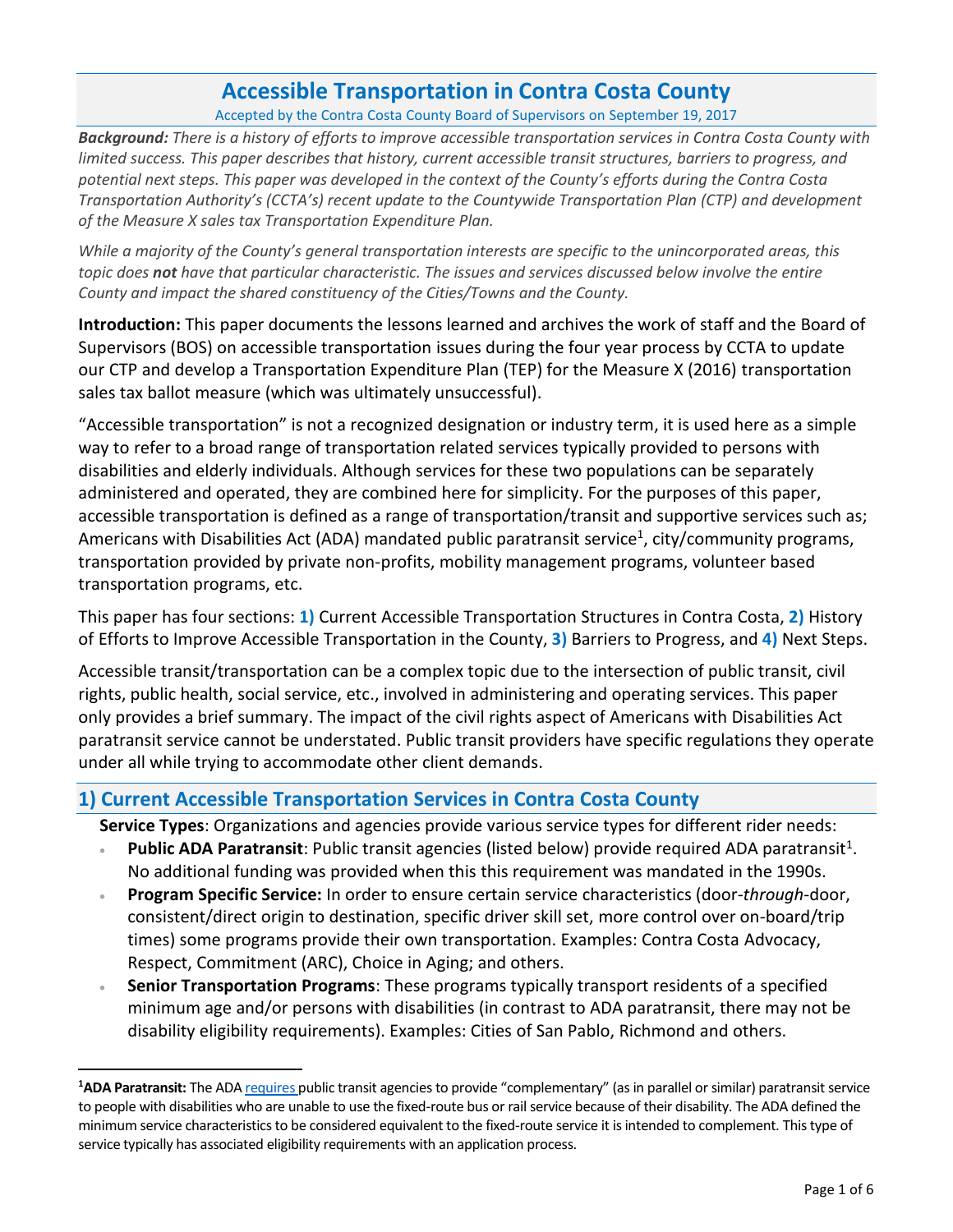**Other Support Services (Mobility Management, Travel Training, Veteran's Programs)**: *Mobility management* is a strategic approach to transportation service coordination and customer service, directing passengers to the most appropriate and cost-effective transportation providers through a one-call, one-click portal. A well-managed service area provides a full range of well-synchronized mobility services in a convenient, cost effective manner. Example: A comprehensive countywide mobility management program does not exist in Contra Costa County. Mobility Matters provides some mobility management functions in some areas of the County.

*Travel training* teaches individuals with disabilities, elderly persons, and others how to use public transit independently to fulfill their travel needs. Travel training is also a strategy to reduce usage of more expensive demand response service (by shifting trips to conventional, less expensive fixed route service). Examples: Center for Independent Living, and WestCAT.

*Veteran's Transportation Programs* often operate outside senior/disabled requirements and programs. Currently, there appears to be limited integration of these programs with other public transportation services in Contra Costa County. Mobility Matters has initiated a *Rides 4 Veterans* Program.

**Service Providers**: Different providers operate a variety of accessible transportation/transit services in Contra Costa in a decentralized arrangement. Each provider operates relatively independently with some limited coordination. Providers include (some definitions/organizations overlap):

- **Public Transit Operators:** AC Transit, BART, County Connection, Tri Delta Transit, WestCAT
- **Cities:** Concord (Monument Corridor Shuttle<sup>2</sup> ), San Pablo (Door-to-Door Shuttle), and others.
- **Non-profit Agencies**: Contra Costa ARC, Golden Rain Foundation (Rossmoor bus), and others
- **Volunteer Driver Programs**: Mobility Matters, Caring Hands (John Muir) and others
- **Service Specific Programs:** Contra Costa Health Plan, Choice in Aging (Adult Day Health Care Program and Alzheimer's Day Care) and others

### **2) History of Efforts to Improve Accessible Transportation in Contra Costa County**

 **[2004 CCTA Paratransit Improvement Study](http://ccta.net/uploads/5297b1a45f045.pdf)**: The goal of the study was to develop prioritized recommendations and an action plan to improve the efficiency and effectiveness of paratransit services in Contra Costa County. These recommendations include: *use of sedans and supplemental taxi services; standardized trip scheduling parameters; automated scheduling of inter-agency transfers (and the need for the preparation of a Technology Plan); lifeline services beyond ADA service area including the joint use of vehicles; demand management strategies; coordination of community-based agency transportation (mobility manager); and consumer and agency advisory input on accessible transportation.*

**Outcome**: The majority of the recommendations from the study remain unfulfilled.

 **[2013 Contra Costa Mobility](https://countyconnection.com/wp-content/uploads/2013/10/7.b.1.-Mobility-Plan.pdf#page=4) Management Plan (MMP)**: With County Connection as the lead agency, this countywide effort was to guide implementation of an array of services under a mobility management operation. The formation of an organization to manage these activities was a recommendation of the plan. Some implementation steps were initiated in conjunction with the non-profit Mobility Matters.

**Outcome**: CCTA was proposed to adopt the plan and guide subsequent implementation. The MMP was presented to CCTA in early 2014. The last step taken in the process to adopt the plan was the distribution to the sub-regions for concurrence in 2014.

 **2016 Measure X Transportation Expenditure Plan (TEP):** CCTA led the effort to develop a new transportation sales tax for Contra Costa, Measure X. Recognizing the need to "*ensure services are* 

 $\overline{a}$ 

<sup>&</sup>lt;sup>2</sup> While [this service](http://monumentimpact.org/programs/resident-engagement/monument-community-shuttle/) provides transportation to seniors and people with disabilities, a focus of the service is access to jobs.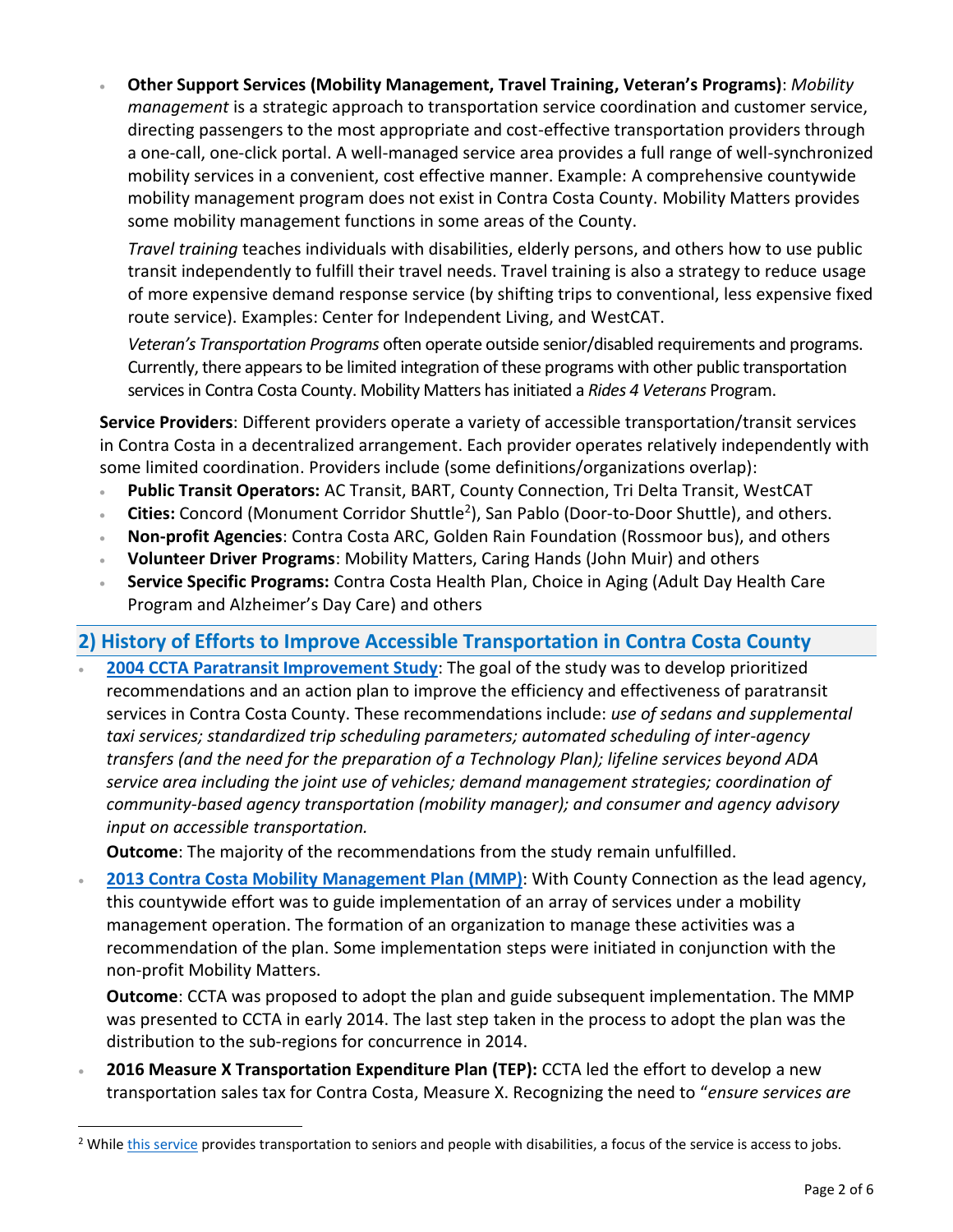<span id="page-2-0"></span>*delivered in a coordinated system that maximizes both service delivery and efficiency*", conducting the *Accessible Transportation Service Strategic Plan*<sup>3</sup> was a requirement if the Measure passed. **Outcome:** Measure X did not pass and the proposed study is not moving ahead at this time.

### **3) Barriers to Progress**

The efforts listed above, largely unfulfilled, suggest an understanding that accessible transportation needs to be improved (or at a minimum studied). The lack of progress is acknowledged in the 2013 MMP which refers to the "*…long-running dialog in the County…with little actual implementation occurring*." Difficulty making progress on these issues is not unique to Contra Costa. One report $4$  from Washington State describes the problem, "*The expensive special needs transportation 'hot potato' gets tossed from one agency to another.*"

The points below describe specific barriers to progress related to this issue. These barriers are in addition to the inherent, ever-present difficulties in changing existing governmental structures: **Absence of a Forum for Leadership:** The 2013 MMP referenced above noted the "*lack of a structural platform*" as a "*major impediment to action.*" Similarly, the September 2015 report on the TEP to the Board of Supervisors described an obstacle to progress, "…*accessible transit responsibilities are diffused throughout the county resulting in no single agency or organization falling naturally into a leadership role.*" These observations suggest that any future solutions should include the creation of a permanent forum or organization to address accessible transportation issues on an ongoing basis.

With this absence of a forum, it falls to leadership at an *existing* agency to acknowledge the need for progress and overcome any individual or institutional resistance and initiate an effort.

As an example of a solution to the "leadership" issue, SANDAG (San Diego Association of Governments) designated a non-profit, FACT (Facilitating Access to Coordinated Transportation<sup>5</sup>) as responsible for coordinating public, nonprofit, private, and other transportation services in San Diego County. There is coordination between the two agencies and the Boards of Directors share current and past members.

**Increased Demand For Service in the Context of Tight Budgets:** One issue that may result in some hesitation to address accessible transportation issues is the concern that if improvements are made, there will likely be an increase in demand for service. These concerns are probably well founded. Accessible transportation services, specifically transit, is expensive to provide. Even small increases in service volumes can spike costs. The concerns with rising costs and managing demand are so substantial that the aforementioned Sound Transit report describes "non-published practices"<sup>6</sup> to manage demand

 $\ddot{\phantom{a}}$ **3 From the Measure X TEP:** *To ensure services are delivered in a coordinated system that maximizes both service delivery and efficiency, an Accessible Transportation Service (ATS) Strategic Plan will be developed… An overarching component in the development and delivery of the ATS Strategic Plan is using mobility management to ensure coordination and efficiencies in accessible service delivery. The plan will address both ADA and non-ADA services. The plan will evaluate the appropriate model for our local structure including how accessible services are delivered by all agencies and where appropriate coordination can improve transportation services, eliminate gaps in service and find efficiencies in the service delivered. The…plan would also determine the investments and oversight of the program funding and identify timing, projects, service delivery options, administrative structure, and fund leverage opportunities.*

**<sup>4</sup>** 2005 FLT Consulting, Sound Transit: *Embracing Paratransit Transportation: A Coordinated, Community Approach* <http://www.bettertransport.info/cascadia/Trimble-EmbracingParatransit.pdf>

**<sup>5</sup>** [FACT](http://www.factsd.org/) is a "Coordinated Transportation Services Agency", a designation established under AB 120 (1979 – Social Services Transportation Improvement Act). The designation is intended to improve the quality of transportation to low mobility groups while achieving cost savings, lowered insurance premiums and more efficient use of vehicles and funding resources. [\(CalACT CTSA E-Book\)](https://www.calact.org/ctsaebook) **6** *"…to reduce the eligible population – either by applying stricter eligibility standards, such as conditional eligibility or reducing the service area. Keeping public awareness about ADA paratransit services at a minimum is yet another unspoken but real strategy to* 

*keep demand down. If people don't know about the service, or if the service is too difficult to figure out, demand manages itself."*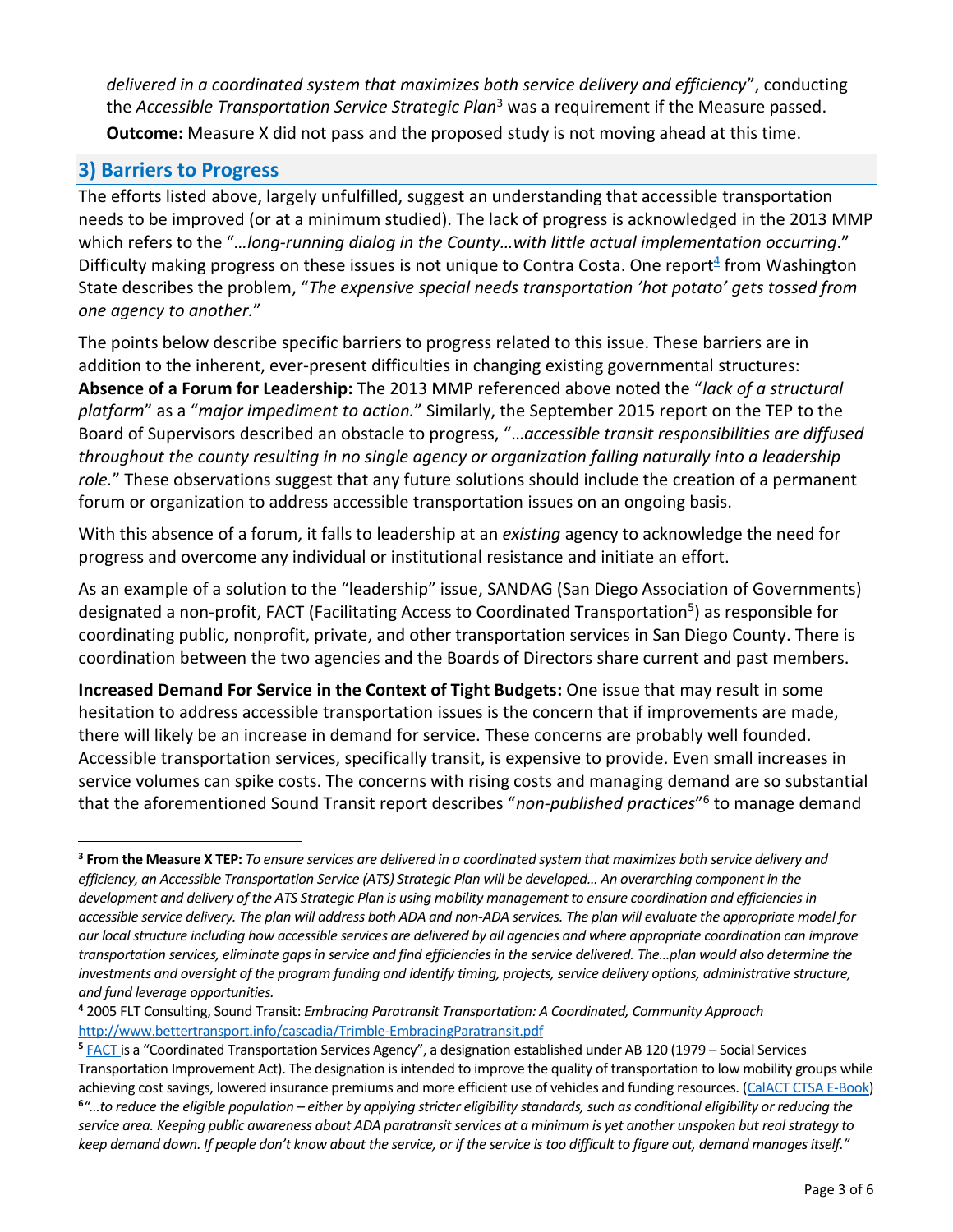for service. The report observes that riders needing service can be "…*managed to the point they are not eligible for a trip…*" resulting in this population not receiving "…*transportation that meets their needs.*"

This approach to demand management is unique in the transportation world. In planning for *roadway expansion*, there are substantial investments made to proactively plan for and accommodate future demand. Demographic trends are tracked, travel models are used to forecast travel, and right-of-way for additional travel lanes is preserved in advance in many cases. In the case of conventional *fixed-route transit service*, extensive efforts are made to increase ridership, market to new riders, and employ new service models to increase usage. There is a nationwide boom in the *construction of protected bicycle facilities* due, in part, to the substantial increase in cycling that often occurs after installation.

Accessible transportation services does not appear to benefit equitably from these types of proactive planning efforts. The Sound Transit report referenced above suggests this may be consistent with the state of the practice.

By modifying our approach, we have an opportunity to better serve this population consistent with our transportation goals<sup>7</sup> and concurrently increase the cost effectiveness of service. The more coordinated Santa Clara County system saw a 19% *decrease* in cost per trip relative to a 60% increase in Contra Costa County during the same period $^{11}$  $^{11}$  $^{11}$ .

**Over-Confidence in New Transportation Technologies**: The upsurge in transportation network companies (Lyft, Uber, etc.) and the rapid emergence of autonomous vehicles may suggest some immediate relief relative to improvements in accessible transportation. These emerging technologies have great promise in the transportation field (including accessible transportation) but inflated [expectations](http://blogs.gartner.com/smarterwithgartner/files/2015/10/EmergingTech_Graphic.png) relative to this type of service could delay more useful action.

The transportation mode or vehicle itself is not necessarily the most critical bottleneck in improving accessible transit service or controlling costs. At this time, transportation network companies (TNCs) offer limited (Ride Hero, uberWAV, uberASSIST) accessible, and wheelchair accessible trips<sup>8</sup>.

In addition, the elderly and disabled population cannot be expected to continually adapt to the everchanging technology landscape. In order for this population to be able to take advantage of these new transportation technologies, some type of intermediary organization or interface may be necessary.

The *Coordination* and *Complexity* sections below discuss how the transportation provider or vehicle, be it TNCs or autonomous vehicle, is not necessarily immediately useful given the characteristics of accessible transit operations and administration

**Coordination:** While the increased use of technology and innovative approaches are common outcomes from this type of study, expanded coordination is often also necessary for tangible progress. Coordination in this context often signifies formal *linkages* between existing providers, services, and agencies<sup>9</sup>. Linkages exist on a continuum ranging from simple (a centralized compilation or directory of service providers on a web page or printed document) to complex (a one-call/one-click portal where customers can book trips with different providers similar to Travelocity.com or the like). A wellcoordinated system can be a foundation for the implementation of new, advanced technology solutions.

 $\overline{a}$ 

<sup>7</sup> 2017 Draft CTP *Goals: 1. Support the efficient, safe, and reliable movement of people and goods using all available travel modes* 8 *Shared Ride Services and TNCs- 2016 Transportation Trends Report*, May 2017 National Aging and Disability Transportation Center[. http://www.nadtc.org/wp-content/uploads/NADTC-Trends-Report-Shared-Ride-Topic-Spotlight-May-2017.pdf](http://www.nadtc.org/wp-content/uploads/NADTC-Trends-Report-Shared-Ride-Topic-Spotlight-May-2017.pdf)

<sup>9</sup> Nat'l Cooperative Hwy Research Program Rpt# 832, 2016: *[State DOTs Connecting Users and Rides for Specialized Transportation](http://www.nadtc.org/wp-content/uploads/State-DOTs-connecting-Users-and-Rides-for-Specialized-Transportation-TCRP-832-volume-1.pdf)*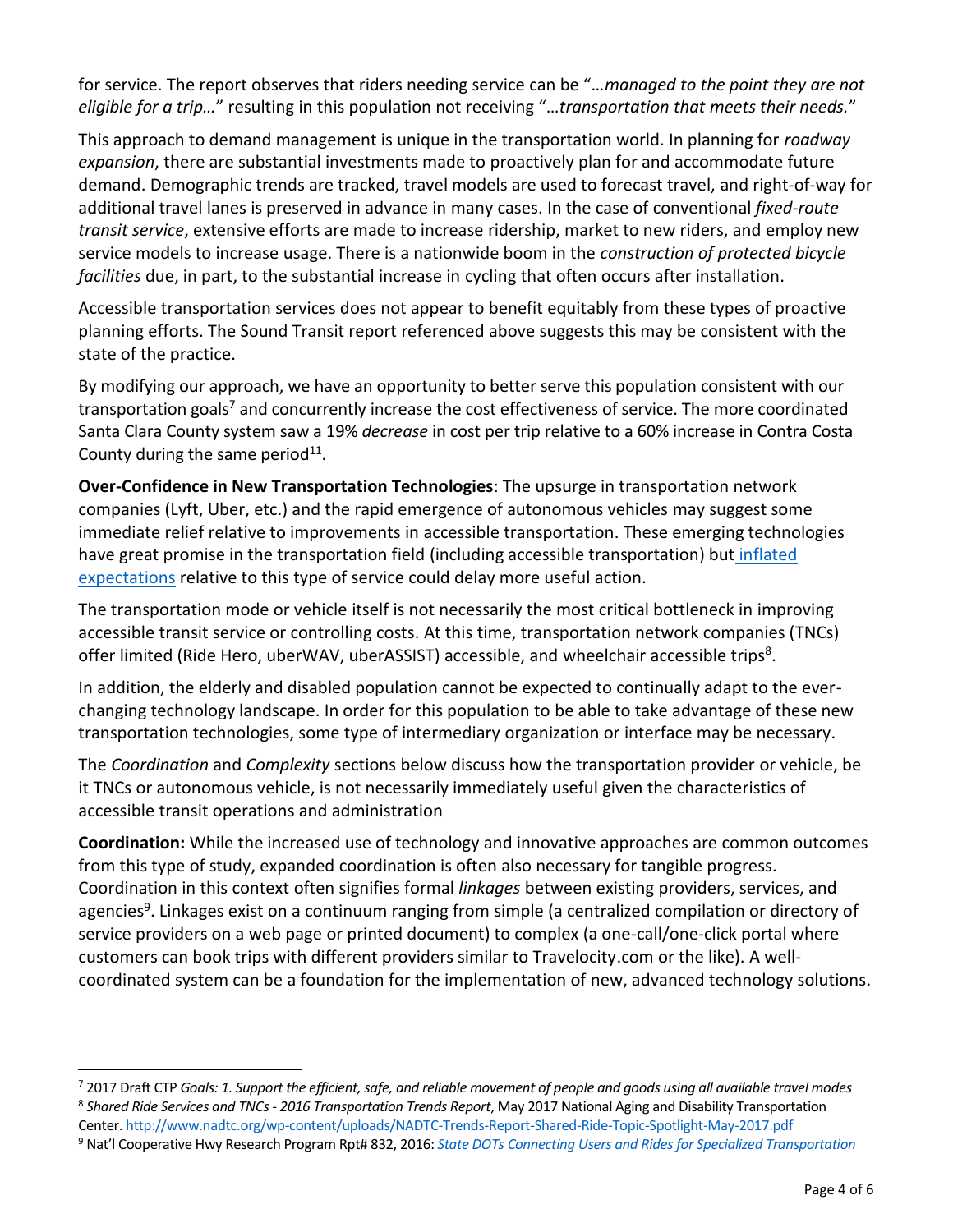The latter example, a one-call/one-click portal, is a substantial investment. Though such a system is scalable and could be phased. A more cost-effective approach would be to invest once and use the system throughout a larger region which would increase the return on the investment.

This approach is reinforced by the SANDAG/FACT example provided above in addition to the near universal acknowledgement $10$  that coordination results in:

- Significant reductions in service costs<sup>11</sup>
- <span id="page-4-0"></span>Access to increased funding
- Greater amount of available transportation
	- Access to additional sources of funds

Higher quality service

 $\overline{a}$ 

Easier to find transportation options

Coordination in this field is a complex exercise in the management of numerous, interacting data points<sup>12</sup>. There are a wide array of interrelating passenger/vehicle/driver characteristics, restrictions relative to the co-mingling of passengers (and associated revenue), numerous accounting and auditing parameters related to constrained eligibility of a wide array of funding streams, in addition to privacy (medical, financial, etc.) issues.

**Complexity**: The following is an example of how the data points mentioned above come in to play during *operations*: a transit vehicle picks up an ambulatory regional center participant (who has specific eligible funding), the same vehicle then picks up a senior with dementia from *x* City (different funding eligibility, different driver skill set), another passenger is picked up in a large mobility device (different vehicle need, different routing requirements), and finally an ADA paratransit client is picked up in *y C*ity*,* and so on. The trip and pick-ups/drop-offs need to be routed so as to not violate ADA on-board times for the ADA passenger and ensure the mobility device and passenger are picked up last and dropped off first (some vehicles have this restriction). The different Cities can provide subsidies for different services levels, all of which must be monitored, tracked, and applied at the time of trip booking.

*Administratively*, because the trip is shared among passengers (shared trips are critical for cost savings), the trip costs, reimbursement, and reporting needs to be cost-allocated and accurately accounted.

When coordinated trip booking and dispatching are in place along with large batch scheduling, lower cost travel options can be more effectively implemented, (ambulatory passengers on low cost sedans, etc.), hot spot analysis can be more effectively performed to proactively manage expensive trips and trends, and shared trips can be substantially increased (again, critical for cost savings). While there will be opportunity to contract with TNCs, it is unlikely that they will manage these necessary scheduling, vehicle routing, driver assignment, accounting, and reporting activities. Nor are TNCs likely to have the accessible fleet mix to reliably serve the range of mobility limitations in the target population.

The Contra Costa Health Plan (CCHP) has recent experience with these difficulties. In order for their clients to have adequate access to care, CCHP has had to initiate their own transportation program through contractors and coordination with transit districts. This coordination has been challenging.

The characteristics of the target population magnifies the complexity described above.

**<sup>10</sup>** FTA, *[Accessible Transit Services For All](https://www.transit.dot.gov/sites/fta.dot.gov/files/FTA_Report_No._0081.pdf)*, 12/14 **|** Transit Cooperative Research Program Rpt. 91, *[Economic Benefits of Coordinating](http://onlinepubs.trb.org/onlinepubs/tcrp/tcrp_rpt_91.pdf)  [Human Service Transportation and Transit Services](http://onlinepubs.trb.org/onlinepubs/tcrp/tcrp_rpt_91.pdf)* **|** TCRP Report 101, *[Toolkit for Community Coordinated Transportation Services](http://onlinepubs.trb.org/onlinepubs/tcrp/tcrp_rpt_101.pdf)* **<sup>11</sup>**2004-2013 the Santa Clara coordinated system showed a 19% *decrease* in cost per trip relative to a 60% *increase* in CC County. [Despite this statistic, work should not be initiated on this issue with the expectation that total costs will decline. Efficiency will probably rise but necessary initial investments and general capacity building will increase costs in the short/medium term. In the long-term, with the likely increase in the availability and quality of service (on top of well-known demographic shifts), demand will increase with a corresponding increase in costs.]

<sup>12</sup> Competent data management, as critical to achieving progress in this field, is emphasized in the webinar, *[How New Information](http://www.nadtc.org/resources-publications/how-new-information-and-scheduling-technologies-support-mobility-access-for-all/)  [and Scheduling Technologies Support Mobility Access for All](http://www.nadtc.org/resources-publications/how-new-information-and-scheduling-technologies-support-mobility-access-for-all/)*, 6/2017, National Aging and Disability Transportation Center, Nelson\Nygaard Consulting